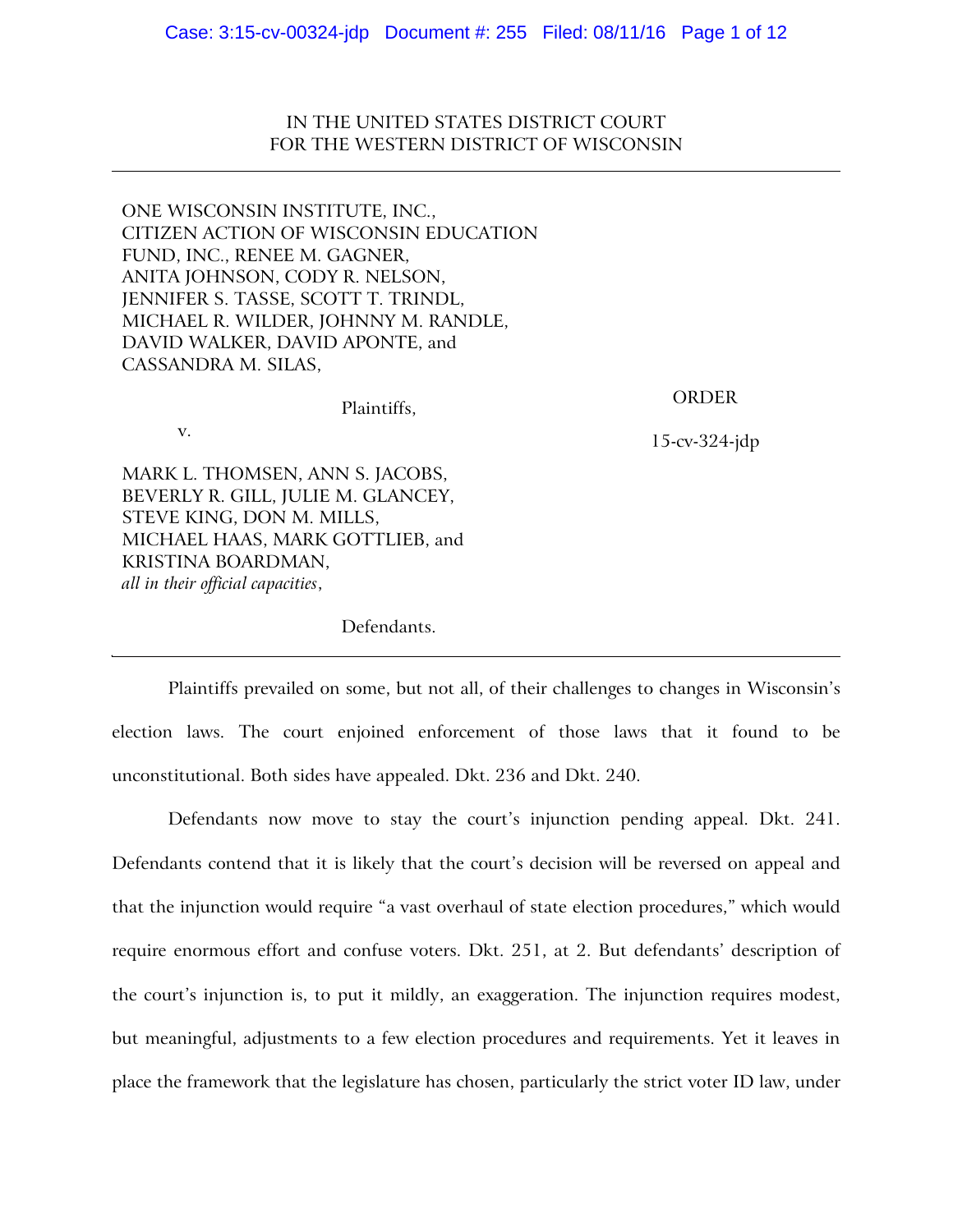### Case: 3:15-cv-00324-jdp Document #: 255 Filed: 08/11/16 Page 2 of 12

which no one votes without an acceptable photo ID. Defendants have not made a strong showing that they are likely to succeed on the merits of their appeal: the court is not persuaded that any aspect of its decision was wrong. Accordingly, the court will deny the motion to stay, in all but one respect.

The court will stay the requirement that the state fundamentally reform the IDPP before the next election. To be clear: the state must reform the IDPP because the current process prevents some qualified electors from getting acceptable IDs, and even successful petitioners must often endure undue burdens before getting those IDs. But the state's emergency measures already in place will allow anyone who enters the IDPP to get a receipt that will serve as a valid ID for the November 2016 election. This is not a permanent solution because the long-term status of the receipts is uncertain. But the required reform can wait until the parties complete their appeal.

# ANALYSIS

Pursuant to Federal Rule of Civil Procedure  $62(c)$ , this court has the authority to stay an injunction while an appeal of the order granting that injunction is pending. "To determine whether to grant a stay, [the court] consider[s] the moving party's likelihood of success on the merits, the irreparable harm that will result to each side if the stay is either granted or denied in error, and whether the public interest favors one side or the other." *In re A & F Enters., Inc. II*, 742 F.3d 763, 766 (7th Cir. 2014). The court uses a "sliding scale" approach: "the greater the moving party's likelihood of success on the merits, the less heavily the balance of harms must weigh in its favor, and vice versa." *Id.*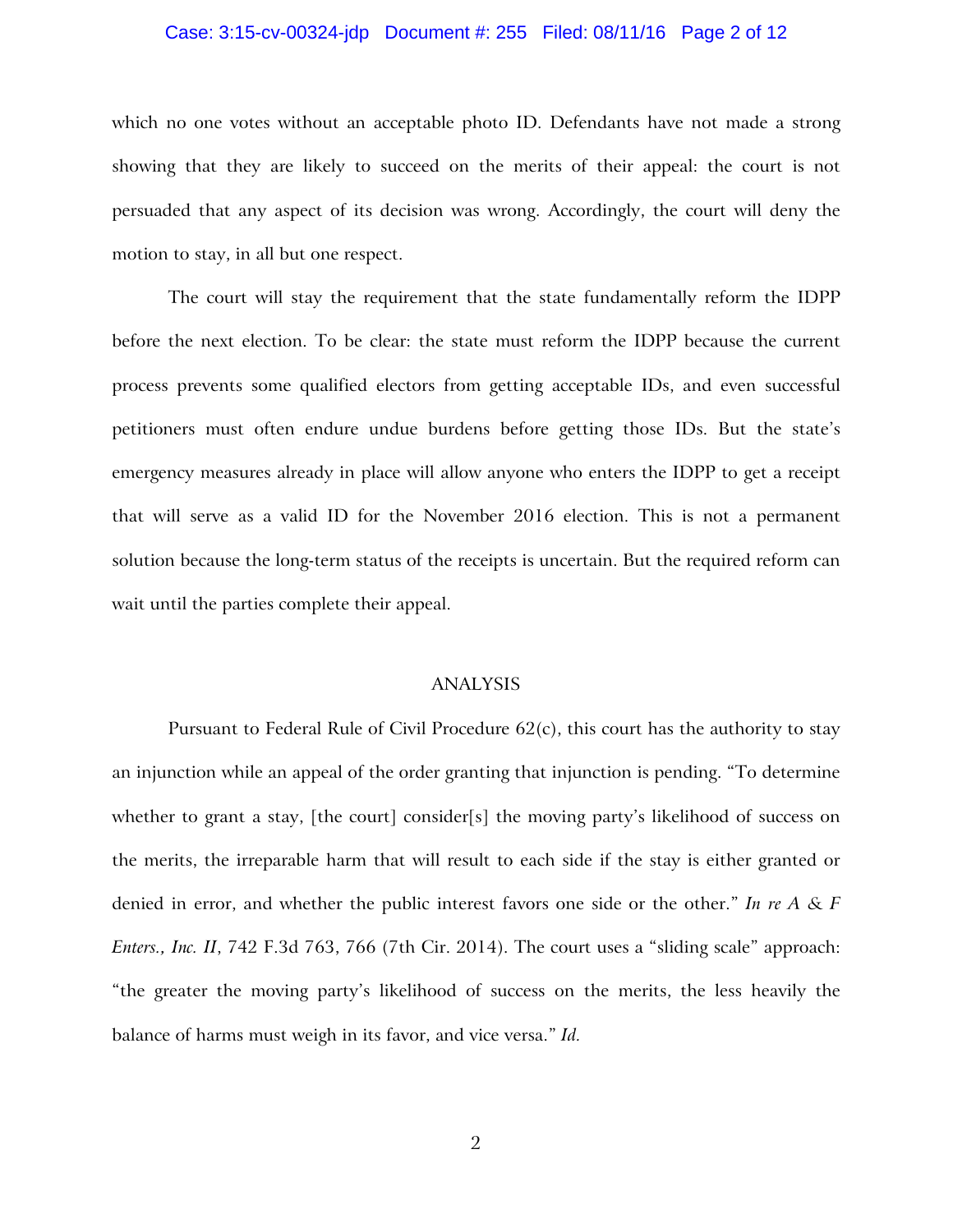#### **A. Defendants' likelihood of success on the merits**

Defendants have not shown a strong likelihood of success on the merits. Defendants principally stand on their post-trial brief to explain why their position on the merits of the case is correct. *See* Dkt. 241, at 3 n.1. The court's opinion, Dkt. 234, thoroughly explains the court's reasons for rejecting defendants' arguments. But defendants' motion to stay makes six specific criticisms of the court's opinion. These are not entirely new points, but the court will address each one.

First, defendants contend that the one-location rule for in-person absentee voting was in effect long before the rest of the challenged provisions. According to defendants, plaintiffs' "core challenge is that the Legislature should have changed a long-standing law" and that the court ruled "that a *non-change* to an existing law is unconstitutional." Dkt. 241, at 4 (original emphasis). Not true. Plaintiffs did not challenge the legislature's failure to change the law. Plaintiffs' challenge, and the court's conclusion, was that the long-standing one-location rule is unconstitutional under the *Anderson-Burdick* framework, particularly when combined with limits on the hours available for in-person absentee voting.

Second, defendants contend that "[s]tatewide regulation of in-person absentee timing is necessary for orderly and effective elections," and that by eliminating the state's restrictions on the hours for in-person absentee voting, the court has imposed burdens on municipal clerks and allowed inconsistent hours across municipalities. *Id.* This is not a new argument, and it is wrong in two ways. First, Wisconsin law allows municipal clerks to set their own hours for in-person absentee voting, so the challenged law simply does not eliminate inconsistency in voting hours. Before Wisconsin enacted the challenged provisions, municipal clerks could set whatever hours they wanted to set. Under the new laws, municipal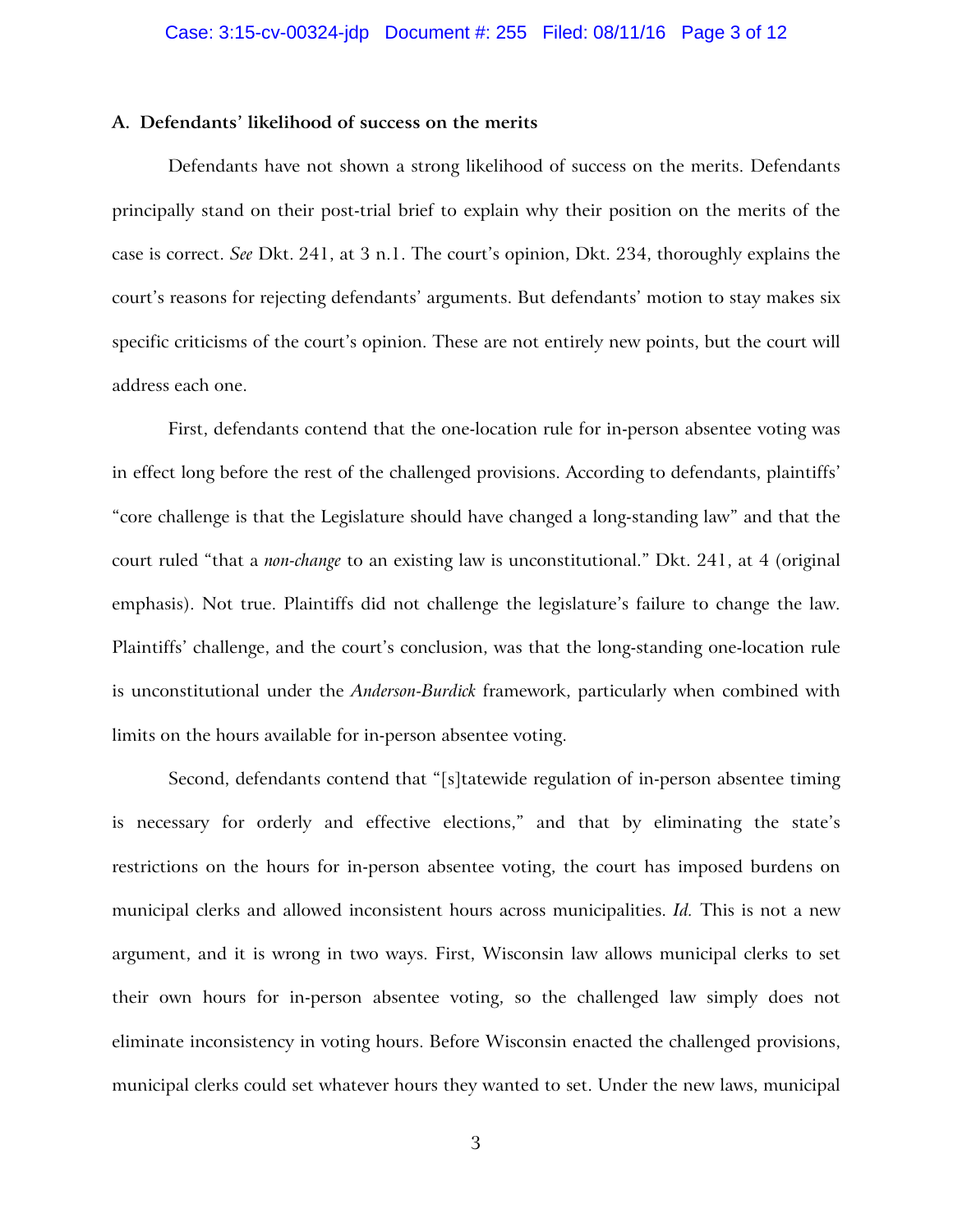### Case: 3:15-cv-00324-jdp Document #: 255 Filed: 08/11/16 Page 4 of 12

clerks can still set whatever hours they want to set, provided that those hours are within a 10 day window before the election and between 8:00 a.m. and 7:00 p.m. Some communities offer in-person absentee voting for only a few hours, so the state allows vast inconsistency. Second, the court's injunction imposes no burden on anyone: under the injunction, municipal clerks can set the hours for in-person absentee voting based on the needs of their communities; no clerks are required to offer more than 10 days or weekend voting. Defendants have not explained how they will reconcile the inconsistency between their justifications for the challenged provisions and what those provisions actually accomplish. Moreover, they have not explained how they will overcome the strong evidence of intentional race discrimination that led the court to invalidate these restrictions under the Fifteenth Amendment.

Third, defendants contend that the court's conclusions about Wisconsin's registration requirements (i.e., requiring dorm lists to indicate a student's citizenship and imposing a 28 day durational residency requirement) were contrary to binding precedent. For support, they direct the court to *Frank v. Walker*, in which the Seventh Circuit stated that "[r]egistering to vote is easy in Wisconsin." 768 F.3d 744, 748 (7th Cir. 2014), *cert. denied*, 135 S. Ct. 1551 (2015). *Frank* did not involve a challenge to Wisconsin's registration requirements, and this statement (which was to set up a point about the number of registered voters who lacked a qualifying ID being comparatively small) is hardly "binding precedent" that spells certain reversal in this case. The Seventh Circuit has not categorically held that Wisconsin's voting registration rules are impervious to constitutional review.

As for the durational residency requirement, defendants are correct that the Supreme Court has upheld requirements that were longer than Wisconsin's 28-day rule. *See, e.g.*, *Burns*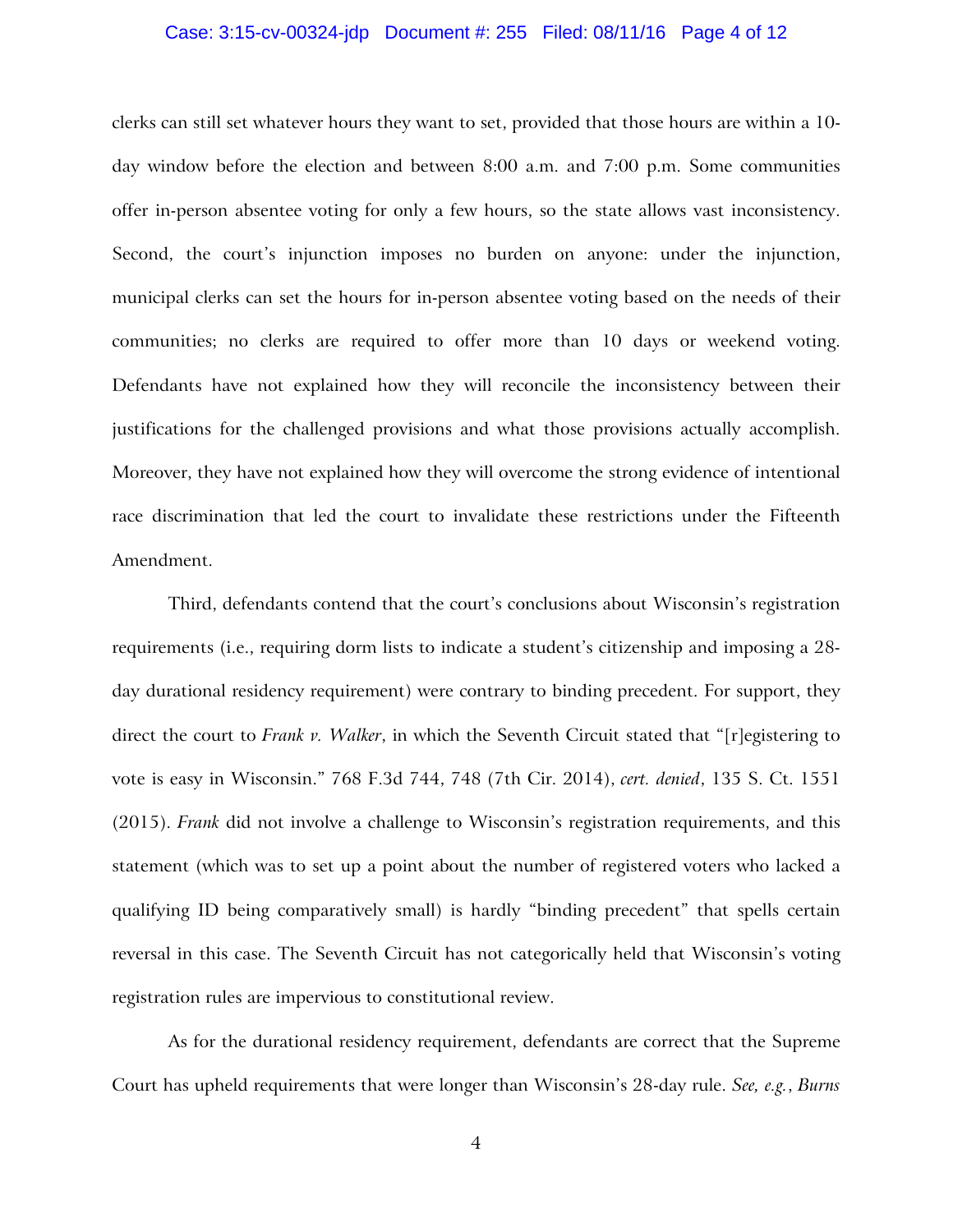### Case: 3:15-cv-00324-jdp Document #: 255 Filed: 08/11/16 Page 5 of 12

*v. Fortson*, 410 U.S. 686 (1973) (per curiam) (50-day requirement). But the challenge in this case was to the legislature's decision to *increase* the existing 10-day requirement to 28 days. 1 The court concluded that although durational residency requirements are justifiable to prevent certain types of election fraud, defendants had offered no justification for the increase. Defendants did not explain at trial, or in their post-trial brief, and they have not explained in their motion for a stay, how a 10-day rule was insufficient to prevent the types of election fraud that durational residency requirements are designed to prevent. Nor have defendants explained how a 28-day rule *better* prevents those types of fraud. The increase in the durational residency requirement imposes severe burdens on those whom it affects, and defendants offered no plausible justification for imposing those burdens.

Fourth, defendants contend that the court discredited their evidence of the security, accuracy, and efficiency considerations that justified the challenged provision preventing municipal clerks from sending absentee ballots by fax or email. That is correct: the court concluded that these justifications were not persuasive because defendants had not presented evidence suggesting that there were genuine or widespread problems with delivering ballots electronically. These justifications were particularly suspect because the legislature *requires* clerks to send ballots electronically to certain categories of voters (those in the military or permanently residing overseas).

 $\overline{a}$ 

<sup>&</sup>lt;sup>1</sup> In their reply—and for the first time in this case—defendants express confusion at what the state of the law currently is for Wisconsin's durational residency requirement. Dkt. 251, at 6. There is no genuine confusion. The court concluded that "the sections of Act 23 amending Wis. Stat. §§ 6.02, .10(3), and .15 to increase the durational residency requirement from 10 days to 28 days violate the First and Fourteenth Amendments." Dkt. 234, at 116. With those provisions of Act 23 invalidated, Wis. Stat. §§ 6.02, .10(3), and .15 are as they were before Act 23 amended them to increase the durational residency requirement. Beginning with the November 2016 election, Wisconsin will have a 10-day durational residency requirement.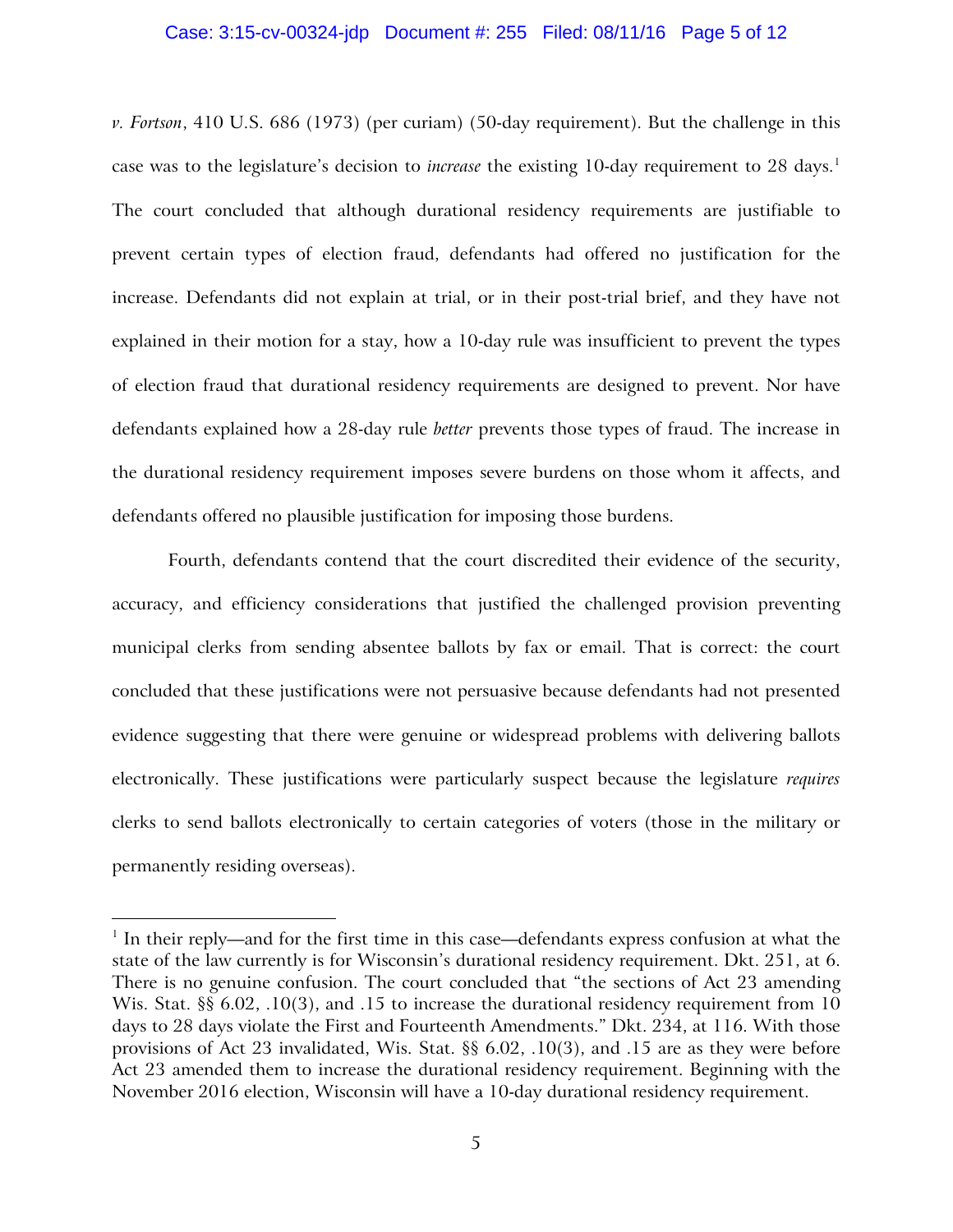### Case: 3:15-cv-00324-jdp Document #: 255 Filed: 08/11/16 Page 6 of 12

Fifth, defendants criticize the court's holding that the ban on using expired student IDs fails under rational basis review. Dkt. 241, at 6. Defendants' point, apparently, is that rational basis review is so minimally demanding that the court's decision must be wrong. But defendants had three (four, counting their motion to stay) opportunities to present a rational justification for the state's decision to exclude expired student ID cards from the list of acceptable IDs, and they failed to do so. Defendants argue that "it is plainly rational to require a person using a student ID to be a current student." *Id.* The court acknowledged this point in its order. Dkt. 234, at 114. But Wisconsin law *already* ensures that only current students vote because it requires a voter who uses a student ID at the polls to also provide proof of enrollment. Wis. Stat.  $\S$  5.02(6m)(f). Defendants have not explained why the additional measure of requiring that a student ID be *unexpired* provides any additional measure of security. Thus, the requirement is redundant and simply makes it more likely that an otherwise qualified voter will be unable to vote.

Sixth, defendants contend that the court misunderstood the current state of the IDPP. They argue that under the court's injunction, ineligible voters will have credentials that allow them to vote for several years, and the state will be powerless to stop them. The court is not persuaded. However, the court's decision to stay the injunction as it relates to the long-term reform of the IDPP, places the issue on the back burner for now.

Here is the problem. Under the emergency rule, a petitioner gets a receipt valid for 60 days. The petitioner automatically gets a renewed receipt, good for another 60 days, unless the DMV denies the petition in the meantime, which would happen if the DMV discovers that the petitioner has committed fraud or is ineligible for an ID. Apparently, a petitioner who cannot come up with the necessary documents will keep getting renewed receipts, in 60-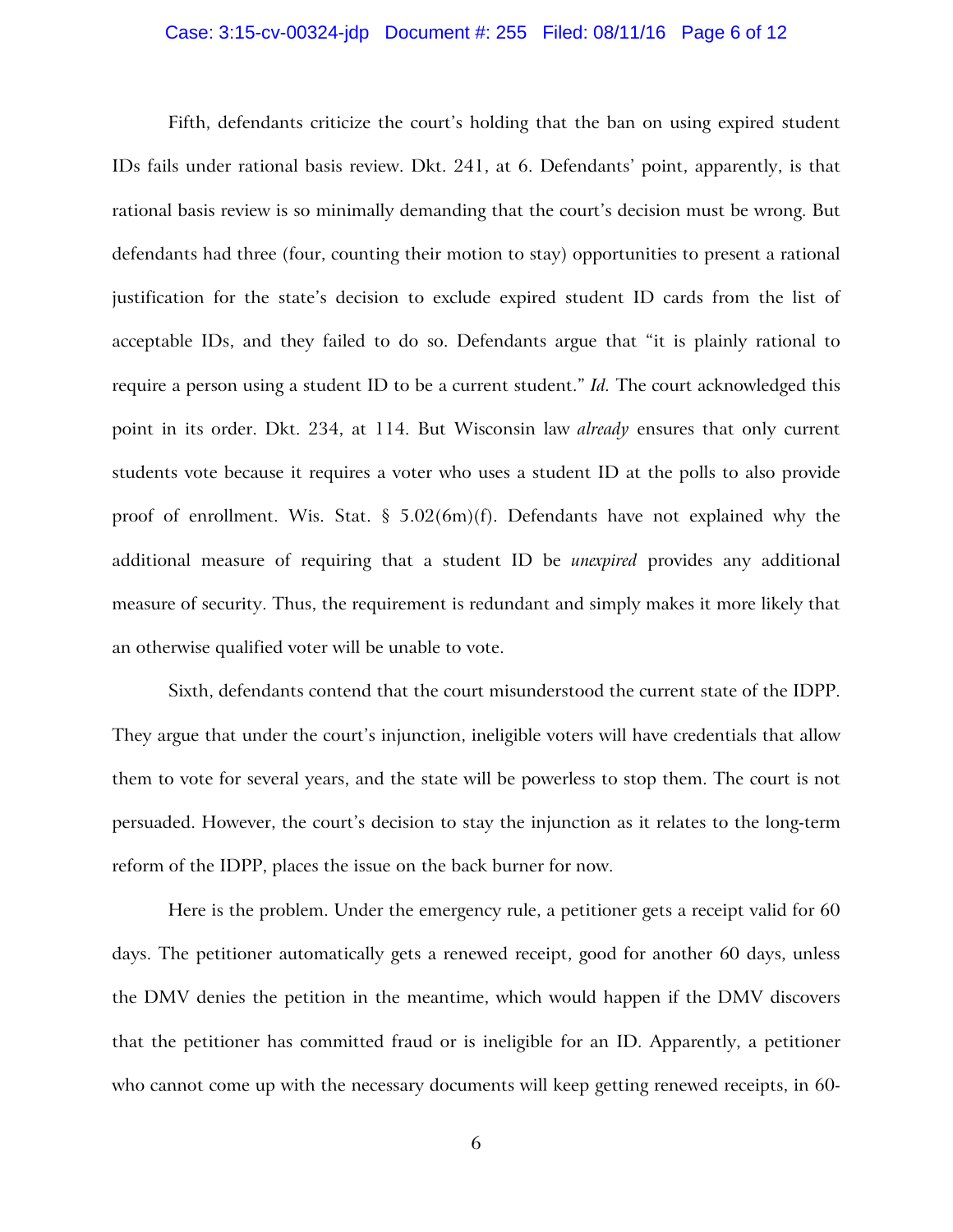### Case: 3:15-cv-00324-jdp Document #: 255 Filed: 08/11/16 Page 7 of 12

day increments.<sup>2</sup> But after 180 days, the game changes. At that point, the petitioner is required to provide "additional information" to keep the petition pending. "[I]f the applicant provides no additional information within the next 180 days the petition will be denied and no further identification card receipts will be issued[.]" PX453, § 8.

So where would this leave Mrs. Smith, the qualified elector who could not get a voter ID through the IDPP? *See* Dkt. 234, at 1-2. Under the emergency rule, her receipt would be subject to cancellation once 180 days pass without her providing some new information to the DMV. Instead of receiving the permanent voter ID to which she is entitled, Mrs. Smith would be required to sustain a back-and-forth exchange with the DMV indefinitely, even though she has already provided all the information that she has. This is a burden that far exceeds what *Crawford* and *Frank* contemplated. Although the state has given Mrs. Smith a receipt that will allow her to vote in November 2016, her right to vote in subsequent elections is very much in doubt. And there are about 100 petitioners who, like Mrs. Smith, are stuck in the IDPP. The state has no permanent solution for their conundrum. Defendants have not convinced the court that the IDPP is constitutionally sound.

But in the short term, the emergency rule blunts the constitutional injury to those who are stuck in the IDPP by giving them receipts valid for voting. As long as defendants inform the public about the IDPP—and the court will not stay that aspect of its injunction this will take care of the problem until the November election. The court will leave it to the

 $\overline{a}$ 

 $2$  The testimony at trial was that renewals would issue automatically for 180 days. Tr. 6, at 13:5-14. But that is not entirely clear from the text of the rule itself. PX453, § 8. The text of the rule does not make clear exactly when a petitioner is on the 180-day clock to provide more information.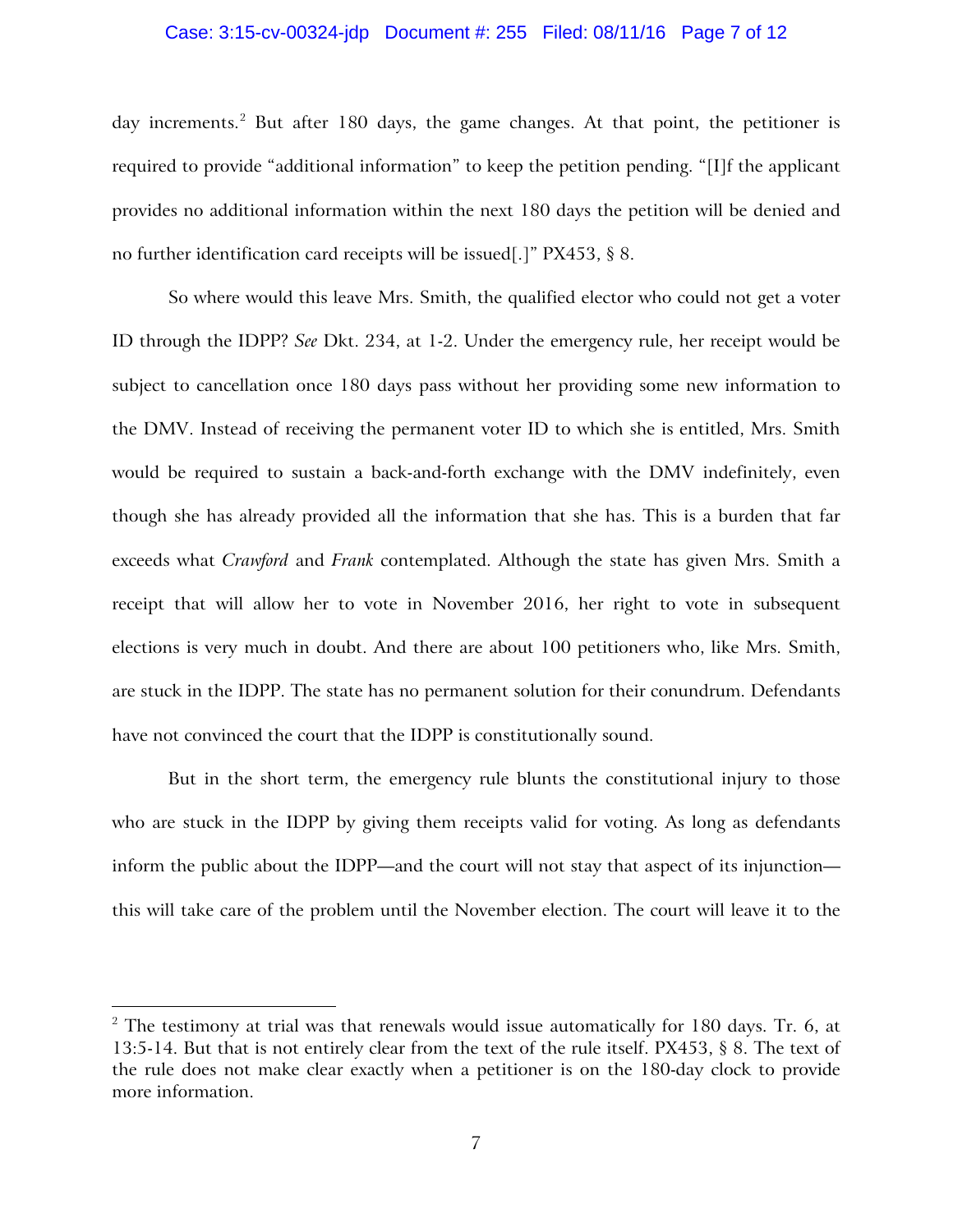### Case: 3:15-cv-00324-jdp Document #: 255 Filed: 08/11/16 Page 8 of 12

state to reform or replace the IDPP to meet the basic standards set out in the court's opinion, but that work can wait until the appeals in this case are resolved.

## **B. Balance of harms**

Defendants have not demonstrated a strong likelihood of success on the merits. Accordingly, the balance of harms and the public interest would have to weigh strongly in their favor for the court to stay its permanent injunction pending appeal. *Cavel Int'l, Inc. v. Madigan*, 500 F.3d 544, 547 (7th Cir. 2007).

The court begins at a high level, with the harm that would befall plaintiffs and other voters if the court stayed its injunction. The enjoined provisions, regardless of the theory under which the court has invalidated them, have one thing in common: they impede Wisconsin citizens from voting. A stay would irreparably injure plaintiffs and the public by abridging voters' constitutional rights. *See Christian Legal Soc'y v. Walker*, 453 F.3d 853, 867 (7th Cir. 2006) ("[V]iolations of First Amendment rights are presumed to constitute irreparable injuries."); *Preston v. Thompson*, 589 F.2d 300, 303 n.3 (7th Cir. 1978) ("The existence of a continuing constitutional violation constitutes proof of an irreparable harm, and its remedy certainly would serve the public interest."). For the reasons explained in the court's opinion, none of the enjoined provisions meaningfully contribute to the public's interest in election integrity or efficiency.

The court turns now to the specific harms that defendants attribute to each aspect of the court's injunction.

The long-term reform of the IDPP will require affirmative effort by the state. Although it is not clear to the court how much effort will be required to reform the IDPP to remedy its constitutional flaws, the court will stay this aspect of its injunction (paragraphs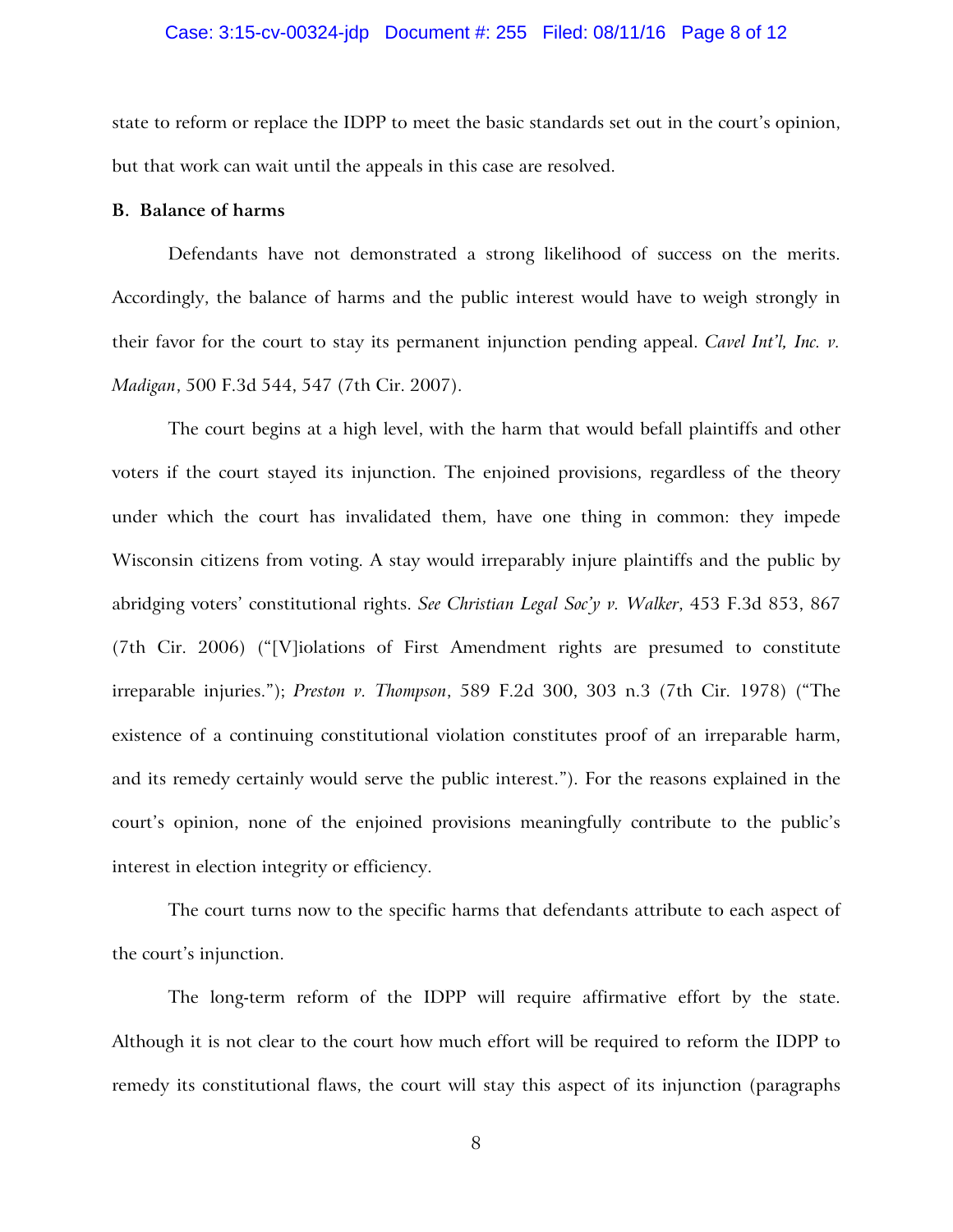### Case: 3:15-cv-00324-jdp Document #: 255 Filed: 08/11/16 Page 9 of 12

10.b. and 10.d. of the injunction order) until this appeal is resolved. The other two aspects of the injunction that relate to the IDPP are: the order that the DMV promptly issue credentials valid as a voting ID to petitioners who enter the IDPP (paragraph 10.a); and that the state inform the public that those who enter the IDPP will receive such credentials (paragraph 10.c). For the short-term, the state has already committed to paragraph 10.a by providing receipts to those with pending petitions. The defendants have not asserted that complying with paragraph 10.c would be unduly burdensome. Thus, the court will not stay the order that the state make reasonable efforts to educate the public about IDPP receipts.

The injunction against enforcing the one-location rule and the limits on the times for in-person absentee voting imposes no direct burden or hardship on the state or on any municipality. It will be up to the election authority in each municipality to decide if more than one location should be set up to take in-person absentee votes. If an additional location serves no useful purpose, or would pose intractable logistical problems, then the municipality can stick with one location. But if a municipality, say Milwaukee, decides that additional locations would be feasible and helpful to its citizens, then that municipality can undertake the effort. The same principle applies to the hours for in-person absentee voting: no municipality has to offer any more hours than its election authority deems appropriate.

Defendants contend that the court's injunction would lead to confusion if municipal clerks opened the time for in-person absentee voting before the ballots are ready. Defendants point to no evidence that any municipal clerk wanted to open in-person absentee voting before the ballots were ready. At trial, municipal clerks uniformly testified that the availability of the ballots poses a logically necessary first moment when in-person absentee voting is possible. Tr. 7a, at 113:25-114:15. Defendants' argument that the injunction

9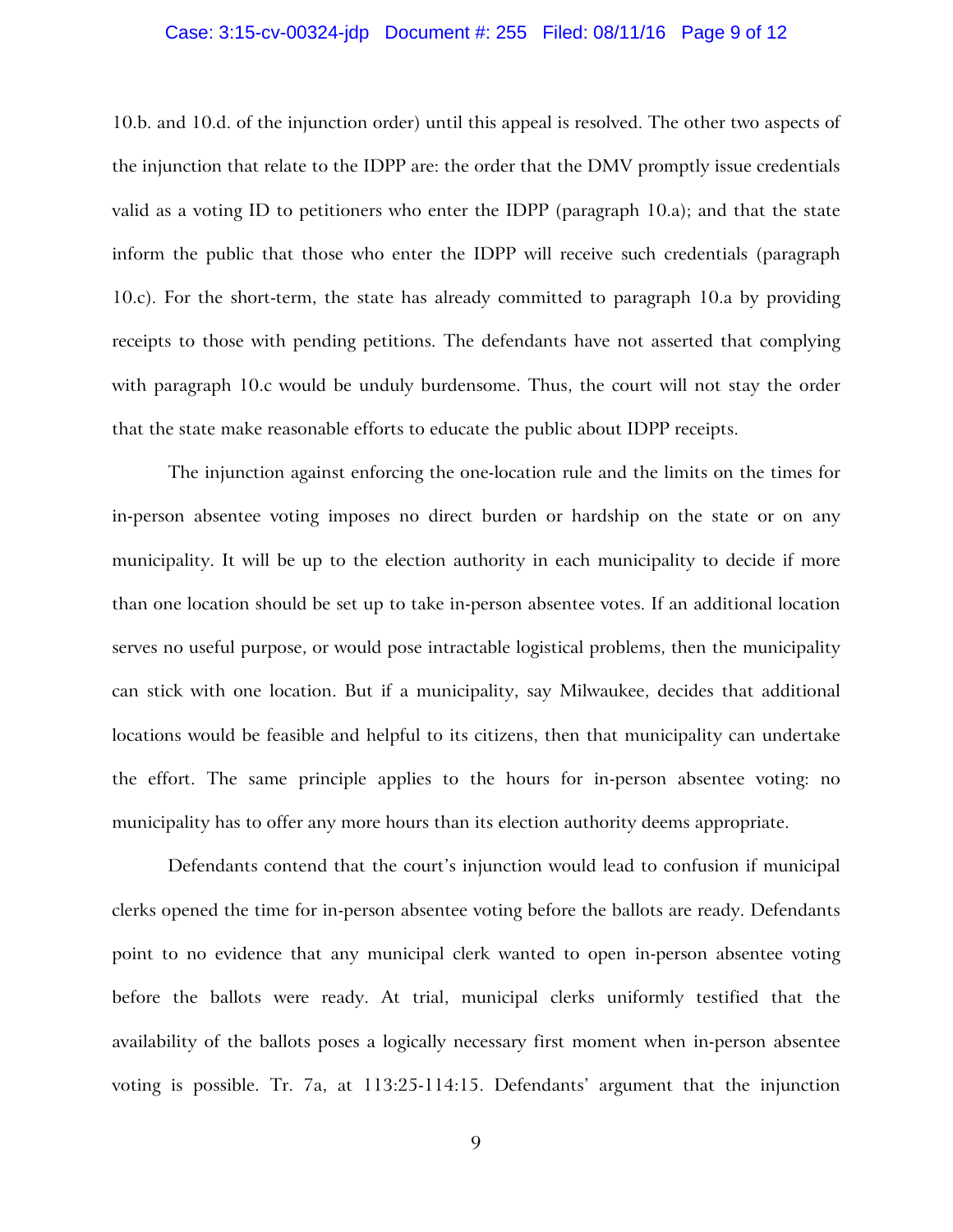### Case: 3:15-cv-00324-jdp Document #: 255 Filed: 08/11/16 Page 10 of 12

creates confusing disparities between municipalities rings hollow because the state already allows enormous disparities between communities. For example, the clerk's office of the Town of Port Washington has office hours only two days a week, whereas the clerk's office for the City of Port Washington is open every weekday during business hours. *Id.* at 160:21- 25, 177:4-8. The hours for in-person absentee voting will vary greatly from town to town, regardless of the court's injunction. Defendants' contention that the injunction harms the legislature's attempt to create a "cohesive statewide election system" is not remotely credible.

Defendants have almost nothing to say about any harm from the court's injunction against the extended durational residency requirement. At trial, defendants adduced no evidence at all of any fraud or impropriety that resulted from the shorter 10-day requirement, and they do not now point out any threat to election integrity if the 28-day requirement is enjoined. Defendants merely pose the question: what should an election administrator do with a voter who registered while the 28-day rule was enjoined, if the court's ruling is later reversed? But posing this question does not demonstrate any harm. There are undoubtedly vast numbers of current voters who registered under the 10-day rule before the passage of 2011 Wis. Act. 23. Those voters do not pose any current problem by remaining on the rolls; neither would a few voters newly registered under a 10-day rule. Balanced against the acute burden imposed on a recently moved person who is forced to return to his or her old district to register and vote, this alleged harm is inconsequential.

Defendants contend that faxing and emailing absentee ballots takes work, introduces the possibility of error, and makes the ballot less private. The court addressed these issues in its consideration of the merits of plaintiffs' challenge to these restrictions, and it held that these concerns did not justify the acute burdens imposed on voters who could not get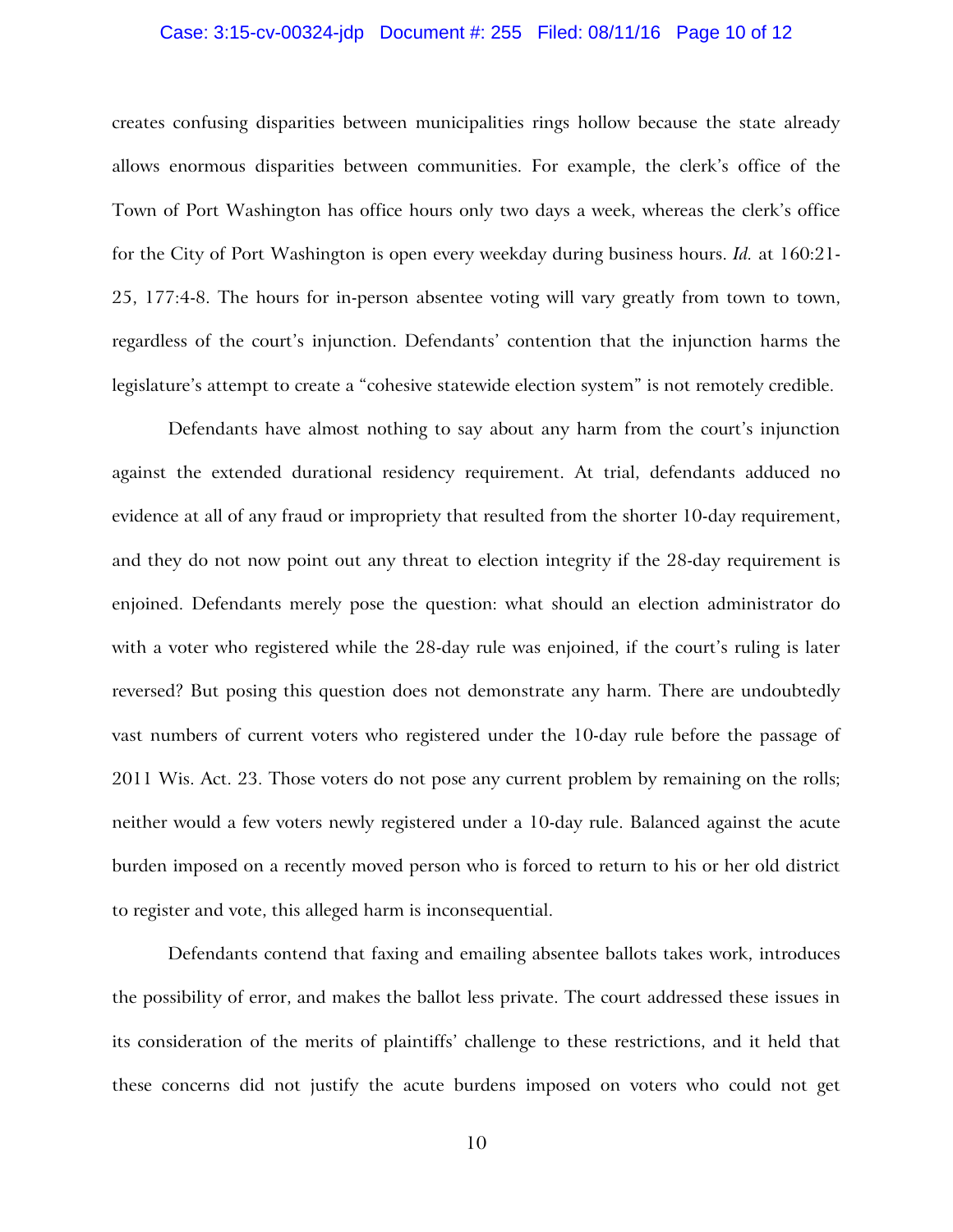### Case: 3:15-cv-00324-jdp Document #: 255 Filed: 08/11/16 Page 11 of 12

absentee ballots in time by regular mail. Defendants add nothing new in their request for a stay of the court's injunction. Given that municipal clerks are already required to deliver absentee ballots for military and permanently overseas voters, the court concludes that distributing some additional fax and email ballots does not impose a significant hardship on the state or municipal clerks.

The court finds it hard to see how the relatively minor changes to student voting requirements pose any burden or harm to anyone. Defendants do not address the injunction against enforcing the requirement that "dorm lists" must include citizenship information if they are to be used as proof of residence. The court considers it conceded then that this part of the injunction poses no meaningful hardship. As for the injunction against the provision that requires student IDs used for voting to be unexpired, defendants say only that absent a stay, universities may not make arrangements to issue compliant IDs. Dkt. 241, at 7. That is pure speculation. Wisconsin law requires that a student ID for voting have an expiration period of two years. The standard ID cards at many universities do not comply with this requirement, and so those schools will have to issue compliant IDs regardless of whether poll workers are allowed to accept expired IDs. It is hard to image that this slight adjustment could not be easily integrated into the instructions for poll workers.

One more point in closing. Defendants assert that voting rights cases typically involve a "dizzying back-and-forth between election laws being enjoined and reinstated." *Id.* at 9. Case in point: the Seventh Circuit recently stayed a preliminary injunction that the Eastern District of Wisconsin entered requiring the state to adopt an affidavit procedure for voters who did not present IDs at the polls. *Frank v. Walker*, No. 16-3003 (7th Cir. Aug. 10, 2015) (order staying injunction pending appeal). If this most recent decision in *Frank* had any